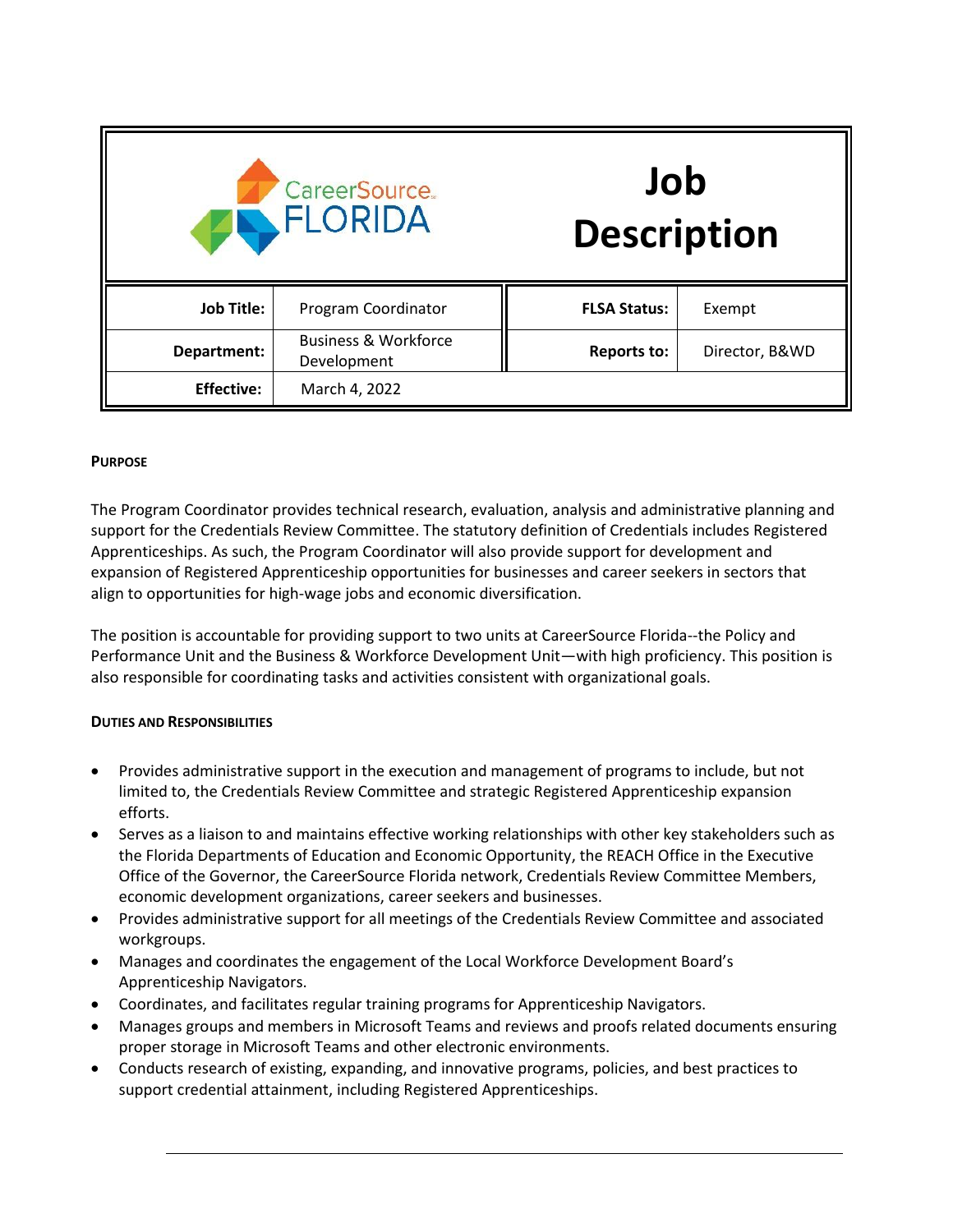- Assists in developing and executing communication strategies, presentations, and plans to expand and increase awareness of credentials/Registered Apprenticeship programs and other work-based learning strategies to businesses and individuals.
- Develops, identifies, and maintains an electronic document repository for innovative credentials/Registered Apprenticeship programs, best practices, pilot programs, policies, contractual services, and other related supporting documentation.
- Assists in the coordination of administrative functions, including scheduling meetings, electronic document repositories, developing meeting minutes and key takeaways, proofing of communications, coordination of travel arrangements, and other related administrative responsibilities.
- Creates PowerPoints and other supportive materials for presentations.
- Advocates and communicates internally and externally on behalf of CareerSource Florida.

## **QUALIFICATIONS, SKILLS, AND EXPERIENCE**

- A minimum of 3 years of experience in research, analysis, program planning, and evaluation.
- Proven government program knowledge with 3 years of project and/or program administration experience.
- Ability to understand communications strategies and convey a clear value-based message for a defined target audience.
- Experience coordinating multiple projects involving technical, business, strategic, marketing and planning activities.
- Strong attention to detail with ability to ensure details are not overlooked
- Ability to work in a time sensitive and deadline driven environment
- Strong project management skills with ability to thrive in high-pressure, time-sensitive scenarios.
- Strong verbal, written and presentation communication skills with the ability to interact with all levels of individuals, internally and externally.
- Experience working with multiple stakeholders including government, education, or the private sector.
- Proficient with Microsoft Office products.
- Ability to travel as required.

## **PREFERENCES**

- Demonstrated knowledge of Florida's Targeted Industries and Registered Apprenticeship programs.
- Proficient with data tools and systems such as Salesforce and labor market data systems preferred.

## **EDUCATION OR CERTIFICATIONS**

Bachelor's degree in a related field or an equivalent combination of credentials, training and experience.

## **PHYSICAL REQUIREMENTS**

- Prolonged periods of sitting at a desk and working on a computer.
- Must be able to lift up to 10 pounds at times.

## **SALARY RANGE \$43,587 - \$54,485 - \$65,382**